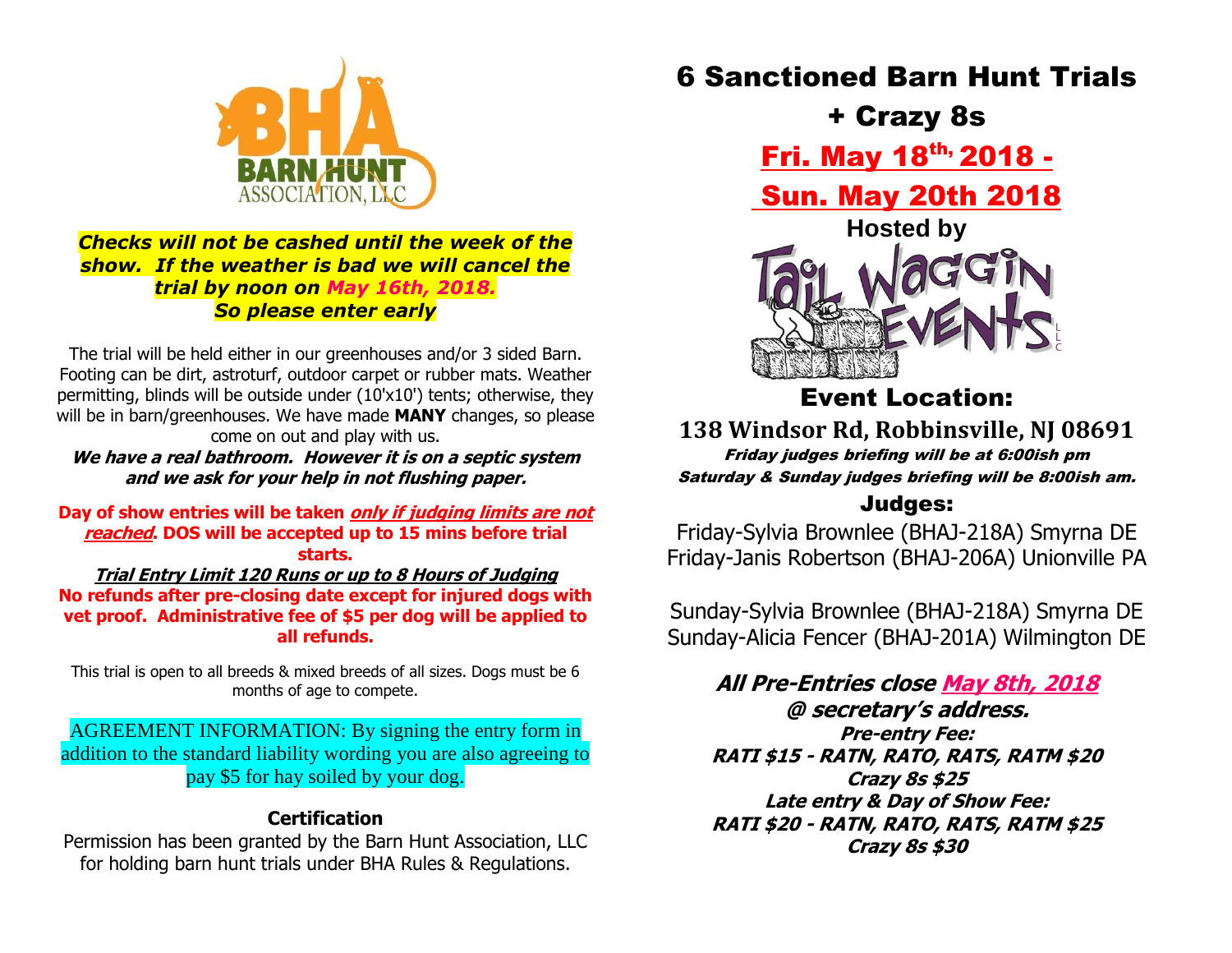**Dogs are required to have a Barn Hunt Registration number to show in Barn Hunt. Register your dog online at: [www.barnhunt.com](http://www.barnhunt.com/)**

#### **Veterinary Clinic on Call:**

North Star Vets, 315 Robbinsville Allentown Rd, Robbinsville, NJ 08691. (609) 259-8300

**Motels:** BE SURE to check if the hotel still accepts dogs when making your reservations. Please make sure that you pick up after your dog so that these hotels will continue to accept dogs. **Homewood Suites by Hilton** – Hamilton, NJ (approx. 2 miles) 960 US Highway 130, Hamilton, NJ 08690 (609) 689-1260

**Days Inn East Windsor/Hightstown** (approx. 2 miles) 460 New Jersey 33, East Windsor, NJ 08520 (609) 448-3200

#### **[Courtyard by Marriott Cranbury South Brunswick](http://www.marriott.com/hotels/hotel-deals/ewrbk-courtyard-cranbury-south-brunswick/)**

420 Forsgate Drive, Cranbury, NJ 08512 (approx. 5 miles) (609) 655-9950

**Quality Inn East Windsor** (approx. 2 miles) 351 Franklin St, East Windsor, NJ 08520 (609) 448-7399

## **Campers/RV's are welcome. It is dry camping only. We do not have hook ups. If you are bringing a Camper/RV please notify us prior to**

**the trial, so we can make room for you.**

The safety of the animals, dogs & rats, is our primary concern. By entering this trial, exhibitors acknowledge that they are familiar with the rules of this sport & that their dogs are able to perform all obstacles safely.

TRIAL CHAIRPERSON

Jim Barnes - Tailwagginevents@gmail.com TRIAL SECRETARY Darlene Barnes, 138 Windsor Rd, Robbinsville, NJ 08691 609-903-4711 Email: tailwagginevents@gmail.com

*Preferred contact is e-mail:*  tailwaggineventssec@gmail.com

*Tail Waggin Events Committee:* Darlene Barnes, Jim Barnes, Mary Masters

#### **Trial Site: 138 Windsor Rd, Robbinsville, NJ 08691**

**SITE RULES:** This is private property - NO SMOKING allowed. Please stay within marked designated areas.

**FLEXI LEASHES ARE NOT PERMITTED W/IN 50 FEET OF ANY RING.** All dogs must be on a short leash and under control while on trial grounds except while showing.

**Please pick up after your dog and dispose of waste in marked containers outside the buildings. Please respect the landowner's property & landscaping. Please do not allow your dog to pee on the buildings, cinder blocks, trash cans, wood pile, cars, equipment, etc.** 

Most areas of the site are handicapped accessible, if you will need assistance please let us know. Handicapped parking is available.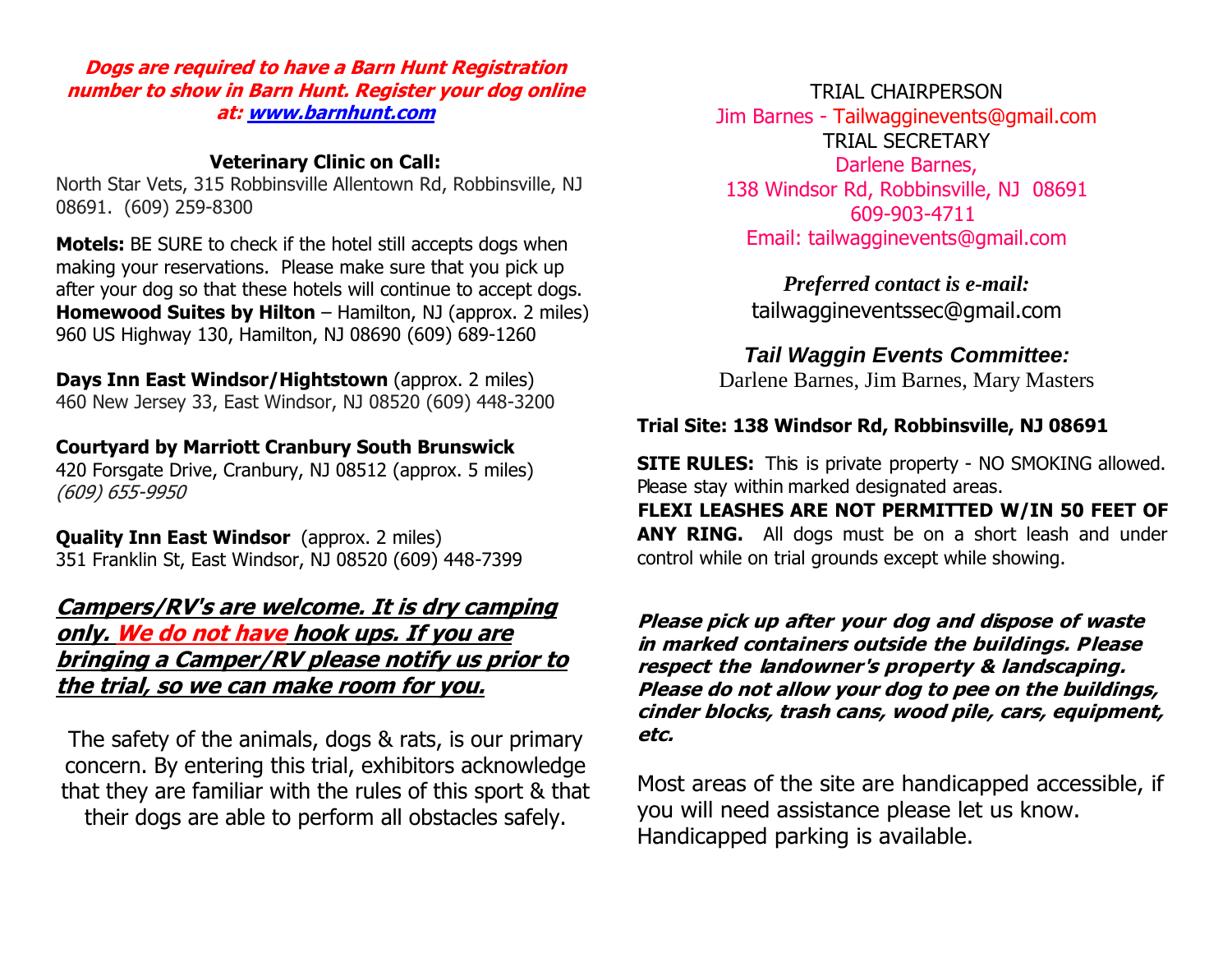**Bitches in season are eligible for entry but will be required to be kept separate from all other dogs and run at the end of their class/trial. Entry fees for bitches that come into season will be refunded until closing time of the trial if you wish to withdraw.** 

#### **If bringing a bitch in season, please inform the trial committee prior to the trial and all exhibitors at the judge's briefing.**

**No refunds after pre-closing date, May 8th, 2018, except for injured dogs with vet proof. Admin. fee of \$5 per dog will be applied to all refunds.**

**CLASS ORDER: Dogs will be run in height order with dogs being handled by the same person separated into different blinds. Friday night Master will be modified to avoid conflicts between the two trials. To facilitate the trial we reserve the right to modify judging assignments and the order of classes for load balancing entries, judging limits, or to facilitate smooth running the trial. Judging assignments will be published in the trial final confirmation, but may need to be modified during the trial.**

**AWARDS:** Ribbons will be awarded for all qualifiers in the regular classes and the Instinct Test. Ribbons will be awarded for first through fourth place in Novice, Open, Senior & Master classes in each height division.

- Dogs may enter both the Instinct Test and Novice class in the same trial until the dog has earned the RATN title and then you cannot enter the Instinct Test.
- Move-ups will be accepted until the start of each trial. You must sign a move-up form at the Secretary's trailer.
- All entries require accompanying entry fees and a BHA number to be valid. Incorrect BHA numbers and/or incomplete forms void the entry.
- A returned check voids an entry. There will be a \$40 fee for returned checks.
- Dogs dismissed or handlers disqualified during event will not receive refunds.

#### **Directions to show site:**

138 Windsor Rd, Robbinsville, NJ 08691 (Sometimes Trenton will come up for that zip code)

**From the north:** NJ Turnpike to exit 8, Take the exit for Route 33 West (Hightstown) .Follow Route 33 West it will merge with Route 130 South. Once on route 130 South go to the 3rd Traffic light, Making a left on Windsor Rd. (Right Turn is church St.) Log Cabin is on the right.

**From the south**: 295 North to 130 N. Turn right onto Windsor Rd. (the left turn is Church Street).

**From** 195: Exit 5, Rte 130 N. Turn right onto Windsor Rd. Log Cabin.

**From the East**: Rte 32 or 33 to Rte 130 (From 33 you can do Mercer St. to 130)

**From:** Route 539 North to Make left on Sharon Rd, make a right on Windsor Rd. Follow approx 1 1/2 miles house is on the Log Home on the Left.

#### **It takes a lot of people to run a Barn Hunt trial. We would appreciate your help in making this an efficient and successful trial. Please Volunteer. All our volunteers will receive:**

- Worker raffle tickets for daily raffle prizes
- Worker Hospitality Area with food, snacks and beverages

#### **Jobs which you can volunteer include: gate steward, scribe, inside or outside rat wrangler, leash runner. If you want to volunteer and don't know how, please ask, we would love to help you learn**

## **Thank You for Volunteering**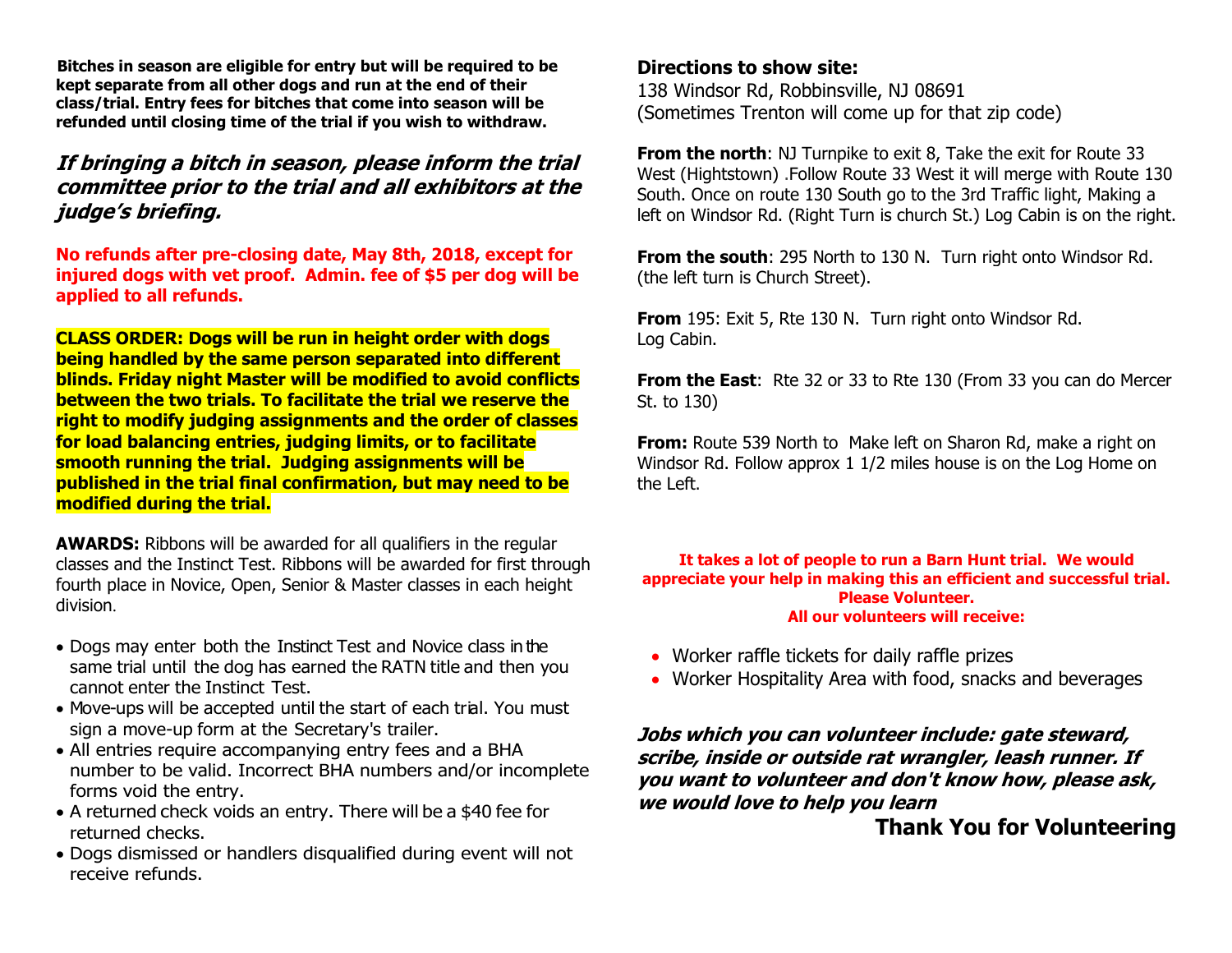

#### Licensed Barn Hunt Trials

| Friday<br><b>May 18</b>  |  |      | <b>Sunday Trial 5</b><br>May 20th |      | Sunday Trial 6<br>May 20th |
|--------------------------|--|------|-----------------------------------|------|----------------------------|
| $\square$ Master<br>\$20 |  | П    | Instinct \$15                     |      |                            |
|                          |  |      | Novice \$20                       |      | Novice \$20                |
| $\Box$ Crazy 8s<br>\$20  |  |      | \$20<br>Open                      | П    | Open \$20                  |
|                          |  |      | Senior \$20                       | П    | Senior \$20                |
|                          |  |      | Master \$20                       |      | Master \$20                |
|                          |  | \$25 | Crazy 8's                         | \$25 | Crazy 8's                  |

Make checks payable to: Tail Waggin Events (please write it out) Mail to: Tail Waggin Events,

c/o Darlene Barnes, 138 Windsor Rd Robbinsville, NJ 08691

#### **Please write neatly or type the information**

| I enclose entry fees in the amount of: | \$ |                    |  |  |  |
|----------------------------------------|----|--------------------|--|--|--|
| *BHA Registration                      | BH |                    |  |  |  |
| Full Name of Dog:                      |    |                    |  |  |  |
| Call Name:                             |    |                    |  |  |  |
| Breed:                                 |    |                    |  |  |  |
| Sex:                                   |    | Height at Withers: |  |  |  |
| Height Class: Please Circle            |    |                    |  |  |  |
| 13 Inches and Under<br>S               |    |                    |  |  |  |
| М<br>13.1 to 18 inches                 |    |                    |  |  |  |
| over 18 inches                         |    |                    |  |  |  |

| Actual Owner(s): |  |
|------------------|--|

Owner's Address:

Phone:

e-mail:

#### Handler (if different than owner):

#### **AGREEMENT**

I (we) acknowledge that if this application for the entry of this dog is made available to me (us) for participation in a Barn Hunt event, that I (we) agree that this facility has the right to refuse the entry of this dog and/or they reserve the right to dismiss the dog and myself for cause which Barn Hunt deems to be sufficient. In consideration of the acceptance of this and the opportunity to train my dog(s), I (we) agree to hold Barn Hunt Association, LLC, and all associates harmless from any claim for loss or injury which may be alleged to have been caused directly or indirectly to any person or thing by the act of this dog or dogs while in or upon the premises or grounds or near any entrance thereto, and I (we) personally assume all responsibility and liability for such claim, and I (we) further agree to hold the aforementioned parties harmless from any claim for damage or injury to the dog or myself, either physically or mentally, whether such loss, disappearance, theft, damage or injury, be caused or alleged to be caused by negligence while in or upon the premises of the Barn Hunt grounds. The terms of this agreement bind the parties for the current period of training, and all subsequent classes/training/events in which they hereafter participate.

Signature of owner or agent duly authorized to make this entry:

Confirmations will be sent by email-**please write it clearly!** If you do not have email, please enclose a SASE.

**By signing this document, you also agree to abide to the information contained in this premium.**

# *I am bringing a dish for the Hospitality table*